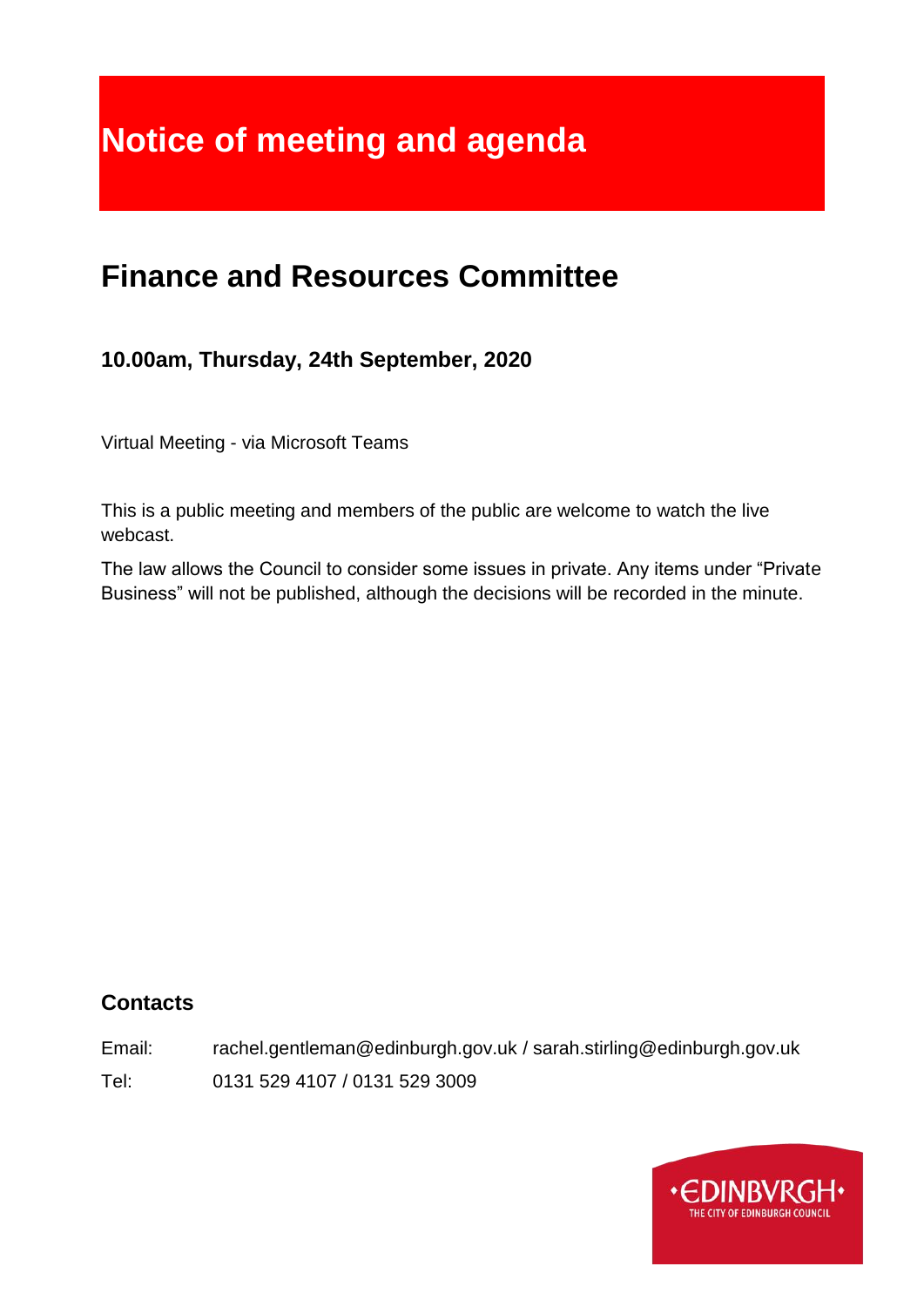## **1. Order of business**

**1.1** Including any notices of motion and any other items of business submitted as urgent for consideration at the meeting.

## **2. Declaration of interests**

**2.1** Members should declare any financial and non-financial interests they have in the items of business for consideration, identifying the relevant agenda item and the nature of their interest.

#### **3. Deputations**

**3.1** If any

#### **4. Minutes**

| 4.1                           | Minute of the Finance and Resources Committee of 27 August<br>2020 – submitted for approval as a correct record | $7 - 16$  |  |
|-------------------------------|-----------------------------------------------------------------------------------------------------------------|-----------|--|
| <b>5. Forward Planning</b>    |                                                                                                                 |           |  |
| 5.1                           | Finance and Resources Committee Work Programme                                                                  | 17 - 24   |  |
| 5.2                           | Finance and Resources Committee Rolling Actions Log                                                             | $25 - 34$ |  |
| <b>6. Business Bulletin</b>   |                                                                                                                 |           |  |
| 6.1                           | None.                                                                                                           |           |  |
| <b>7. Executive decisions</b> |                                                                                                                 |           |  |
| 7.1                           |                                                                                                                 |           |  |
|                               | Revenue Budget 2020/21 – Progress Update – Report by the<br><b>Executive Director of Resources</b>              | $35 - 46$ |  |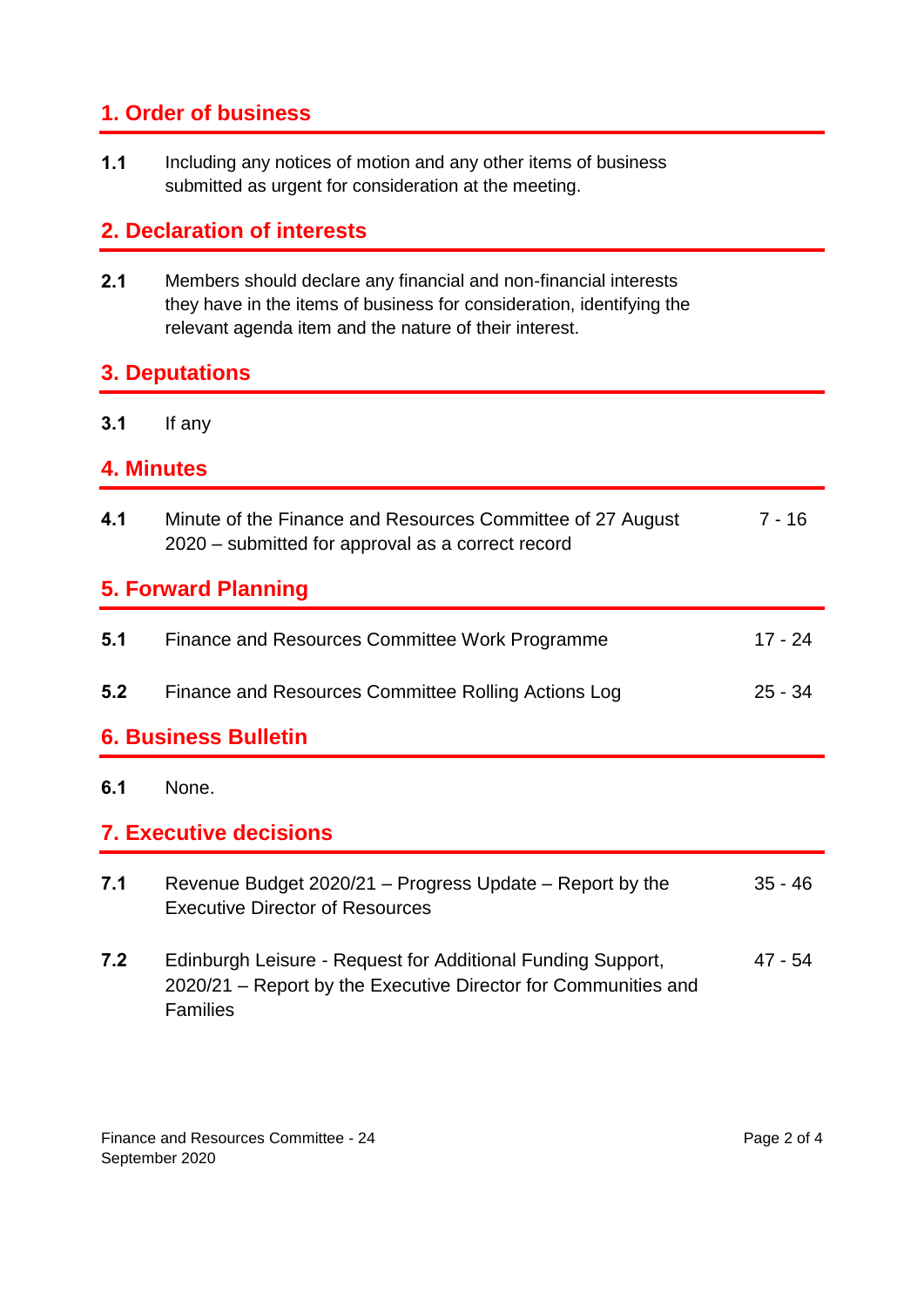| 7.3                         | Commercial and Procurement Annual Report - 2020 - Report by<br>the Executive Director of Resources                                        | $55 - 104$  |
|-----------------------------|-------------------------------------------------------------------------------------------------------------------------------------------|-------------|
| 7.4                         | Update on the Implementation of the Construction Charter -<br>Report by the Executive Director of Resources                               | $105 - 112$ |
| 7.5                         | Workforce Dashboard - July 2020 - Report by the Executive<br>Director of Resources                                                        | 113 - 124   |
| 7.6                         | Award of Contract for Young Carer Services – Report by the<br><b>Executive Director for Communities and Families</b>                      | 125 - 134   |
| <b>8. Routine decisions</b> |                                                                                                                                           |             |
| 8.1                         | Contract Awards and Procurement Programme (Period 1 January<br>to 30 June 2020) – Report by the Executive Director of<br><b>Resources</b> | 135 - 162   |
|                             |                                                                                                                                           |             |

#### **9. Motions**

**9.1** None.

## **Laurence Rockey**

Head of Strategy and Communications

#### **Committee Members**

Councillor Rob Munn (Convener), Councillor Joan Griffiths (Vice-Convener), Councillor Alasdair Rankin, Councillor Chas Booth, Councillor Graeme Bruce, Councillor Gavin Corbett, Councillor George Gordon, Councillor Graham Hutchison, Councillor Andrew Johnston, Councillor Neil Ross and Councillor Mandy Watt

#### **Information about the Finance and Resources Committee**

The Finance and Resources Committee consists of 11 Councillors and is appointed by the City of Edinburgh Council. The meeting will be held by Teams and will be webcast live for viewing by members of the public.